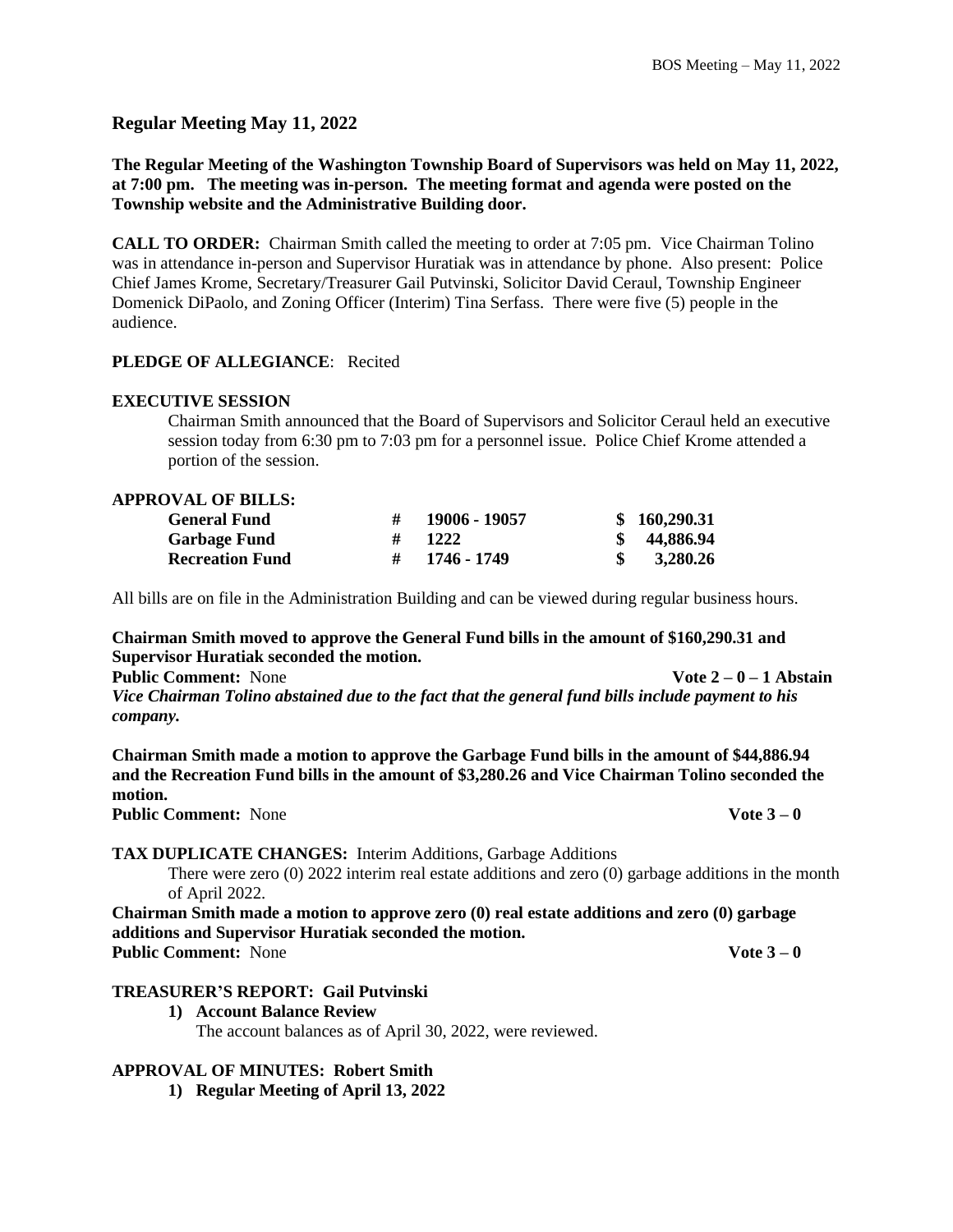**Chairman Smith moved to approve the minutes of the regular meeting held on April 13, 2022, and Supervisor Huratiak seconded the motion. Public Comment:** None **Vote 3 – 0**

**2) Special Meeting of April 27, 2022**

**Chairman Smith moved to approve the minutes of the special meeting held on April 27, 2022, and Vice Chairman Tolino seconded the motion. Public Comment:** None **Vote 3 – 0**

# **CORRESPONDENCE:**

- **1) Vito Trigiani, PA American Water, Rate Adjustment Request Filed with PA Public Utility Commission and Revision to Low-income Discount Program** Noted.
- **2) Miers Insurance, Services Available** Noted.
- **3) Romtec, Product Catalog** Noted.
- **4) PA One Call, Pipeline Safety Bulletin 2022** The document was provided to Craig Hester, Road Foreman
- **5) LVPC, Transportation Improvement Program** The Board of Supervisors have the Transportation Improvement Program information and can provide input.
- **6) Linda & Fred Pukey, Thank You to Road Department** Noted.

# **PUBLIC COMMENT:**

**1) Louis Csezmadia, 652 S. First Street, Water Run-off From Development**

Mr. Csezmadia addressed the Board of Supervisors and presented a set of photographs regarding water run-off. Mr. Csezmadia has raised this concern with the Board of Supervisors in the past. Review of the development and the swale were performed by the Township previously. Engineer DiPaolo reviewed the photographs, and the measures Mr. Csezmadia has taken to divert the water. He noted that water runoff cannot be controlled for every storm but offered to perform an inspection if approved by the Board of Supervisors. The Board authorized the inspection.

# **2) Jeff Mulitsch, 1376 Ackermanville Road, Complaint Regarding 1382 Ackermanville Road**

Mr. Mulitsch stated that he attended a Board of Supervisors in August 2021 and provided photographs regarding high volume of garbage and poor conditions at 1382 Ackermanville Road. The problem has not been corrected. Zoning Officer Tina Serfass stated that she sent a notice to the owner, however, a follow-up inspection was not performed. Ms. Serfass will send a new notice and follow-up with a citation at the Magistrate, if needed. Mr. Mulitsch requested a copy of the notice. Supervisor Huratiak shared that the Township now has more tools, including the citation capability referenced by ZO Serfass, and is taking a more aggressive role with complaints like this one.

# **RECREATION: Justin Huratiak**

# **1) Recreation Complex Sign Purchase**

Supervisor Huratiak shared that the sign has been ordered.

# **2) Property Buffer Update**

Supervisor Huratiak, Al Miller and Gwen Miller met with the contractor. The planting will be done shortly. Two water buffalos were put in the area to support the watering of the trees.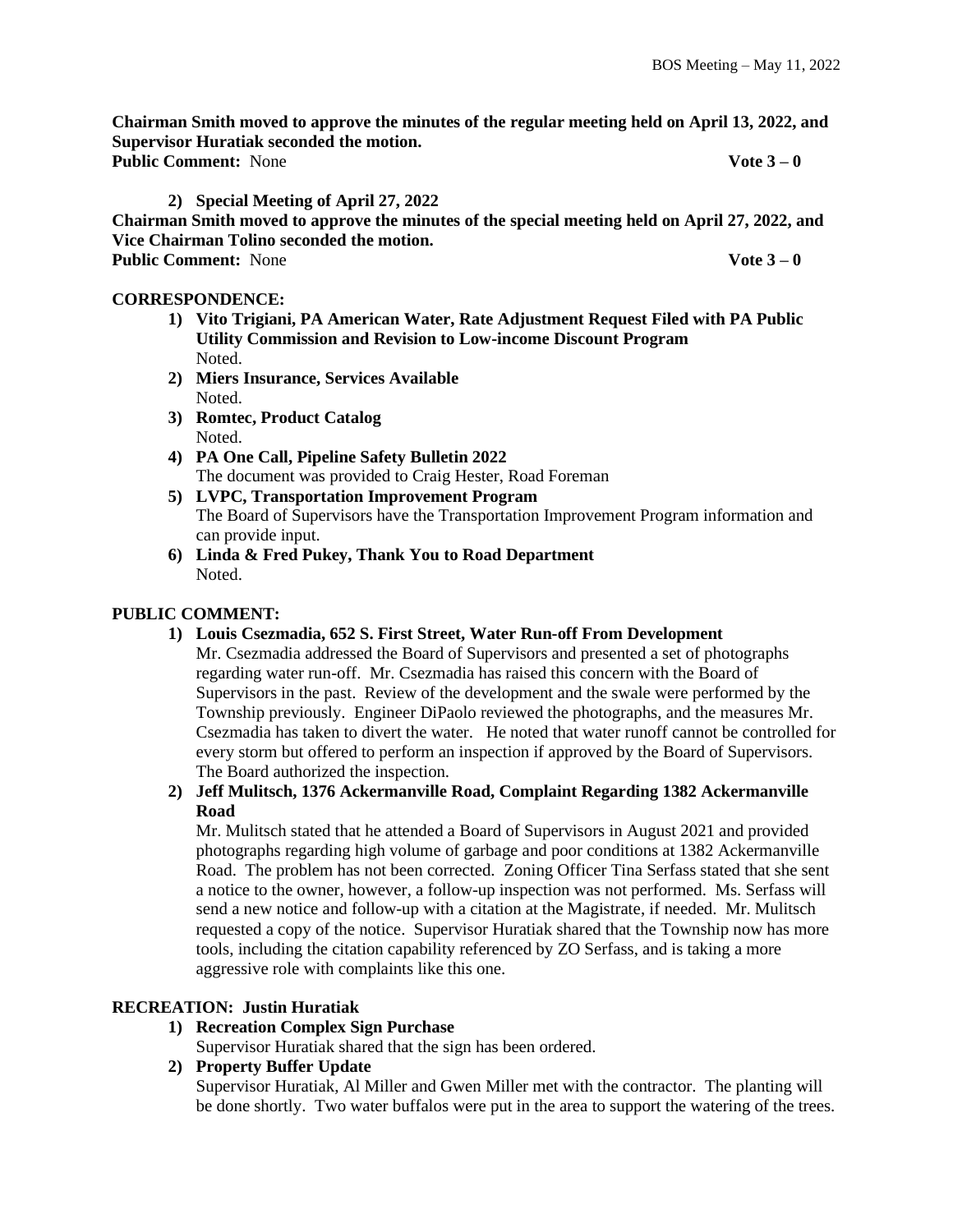Chairman Smith agreed to ask the Fire Department if they would be able to fill the water buffalos at their next meeting on May 16th. Al Miller called and said he was willing to set up the hoses after the trees are planted. He requested approximately 500' of hose. Solicitor Ceraul shared that he was contacted by the attorney for the property owners requesting a status. He replied that it is being worked.

**Chairman Smith made a motion to approve the purchase of approximately 500' of hose for the watering of the trees that will be planted in the buffer and Vice Chairman Tolino seconded the motion.**

**Public Comment:** None **Vote 3 – 0**

# **3) Fertilizer/Pesticide First Application Completed 5/3/22**

The first application was completed by  $R\&R$  and the first payment of \$3,000 was made from the Recreation fund. Historically supplies were purchased by Recreation and the work was performed by a licensed employee.

# **4) Resources for Lawn Mowing**

The Board discussed resources for mowing. George Abt was appointed as a part-time road department member in January and has performed mowing due to limited resources. The Board agreed that the job description for the part-time road department members should be modified to include park maintenance.

**Supervisor Huratiak made a motion to approve mowing as a role for George Abt and to modify the part-time Road Department job description to include park maintenance and Vice Chairman Tolino seconded the motion. Public Comment:** None **Vote 3 – 0** 

# **5) Approval to Submit for Northampton County CDBG**

The draft CDBG application was prepared requesting \$10,000. This grant supports ADA planning and links to the Livable Landscape grant. A discussion was held with the Grant Coordinator for input to the application. A draft copy was provided to the Board. The application is due May 26, 2022.

**Supervisor Huratiak made a motion to authorize the submission of the CDBG application after review and comments by the Board of Supervisors and Vice Chairman Tolino seconded the motion. Public Comment:** None **Vote 3 – 0** 

**6) Planning for Implementation of Phase III**

The CDBG application has specific requirements regarding payment of professional services. Clarification will be obtained.

# **7) Scoreboard and Garden Area**

George Abt and Craig Hester made repairs to the scoreboard, and it is working again.

Gwen Miller is using bricks from the former sign area to create a garden. Gwen requested additional topsoil.

**Chairman Smith made a motion to approve the purchase of 2 yards of topsoil at a cost of \$42 per yard and Supervisor Huratiak seconded the motion. Public Comment:** None **Vote 3 – 0** 

# **POLICE DEPARTMENT REPORT: Chief James Krome**

- **1) Incident Report** There were 260 documented "calls for service" in April 2022
- **2) Police Vehicle Mileage** Total mileage for the police vehicles for the month of April 2022 was 4,439.
- **3) Body Cameras**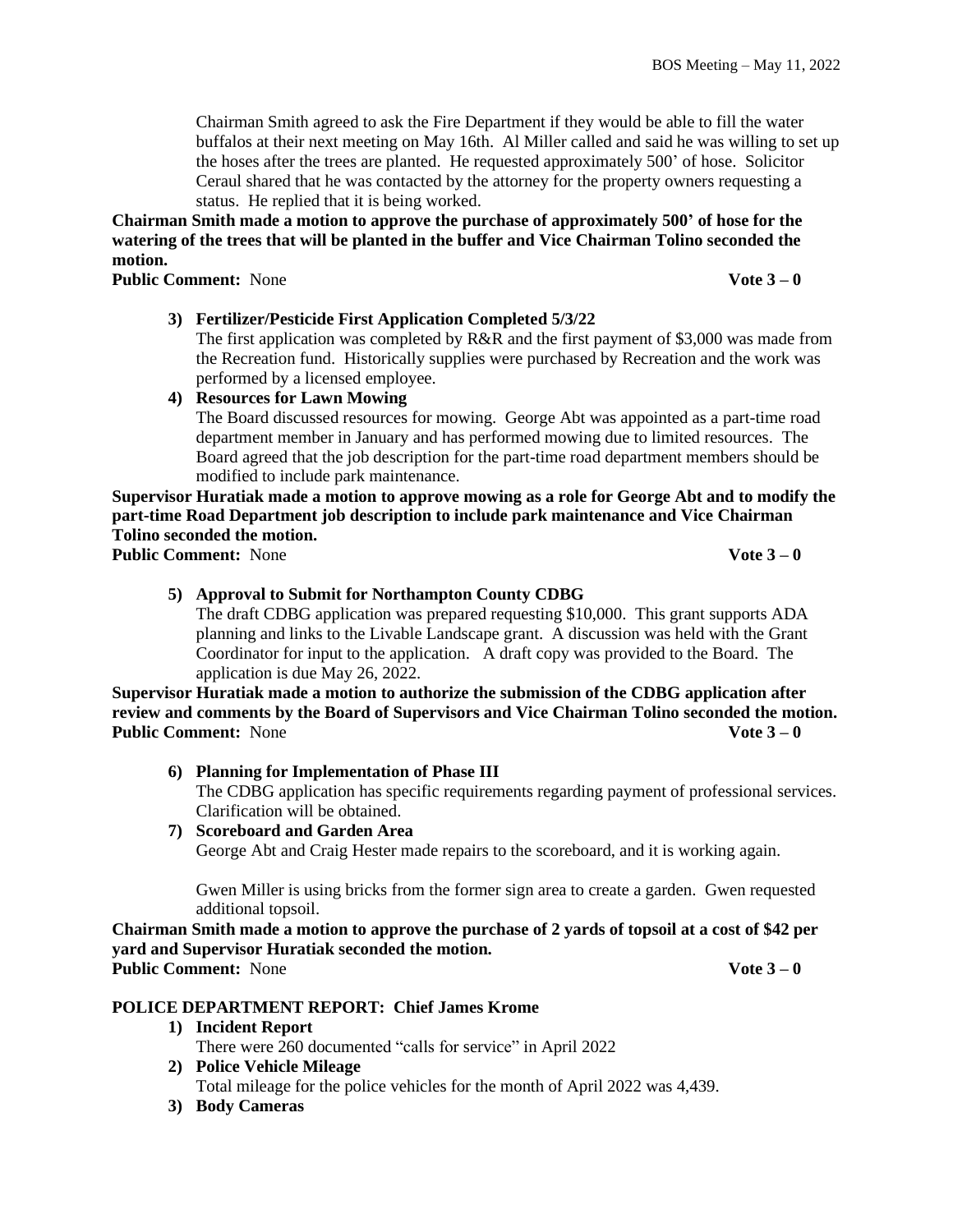Chief Krome stated the body cameras have been received. The cost is the same if paid up front at \$78,029.00 or paid over five years. The Board recommended paying over five years once it is confirmed that the ARP funds do not have to be spent until 12/31/2026.

### **ZONING REPORT: Tina Serfass**

# **1) Activity Report**

Interim Zoning Officer Tina Serfass reviewed the content of the activity report for the last month. Activities included issuing eight permits and addressing complaints. A non-traffic citation was filed for 15 Creek Road.

#### **ENGINEER'S REPORT: Domenick DiPaolo**

#### **1) Deer Trac Development, Close-out Status**

Domenick DiPaolo shared that the pending calculations have been received and are under review.

- **2) Elm Ave. Water Issue, LSA Grant Submitted with Final Amount of \$927,878.00** Grant awards are estimated to be made on May 24, 2022.
- **3) MS4 Stormwater Management Ordinance Update** A zoom meeting was held with DEP. The goal is to try and combine Act 167 and MS4.
- **4) Partial Waiver of Act 167 Stormwater Management Ordinance Requested by 200 Cedar Road**

Ryan Dentith, Stateline Engineering Co. LLC., presented a request for a partial waiver of Act 167 Stormwater Management Ordinance for 200 Cedar Road. A significant discussion took place regarding the request and the specific conditions of the property. The property owner, Bill Ackerman, was also present. Jeff Ott and Domenick DiPaolo of Ott Consulting Inc. recommended the Board adhere to the Act 167 Ordinance and not grant a waiver. Supervisor Huratiak and Vice Chairman Tolino stated that the Act 167 Ordinance is not logical in this specific situation. It was agreed to move the request to the next BOS meeting. Stateline Engineering Co. LLC, with approval from the property owner, will provide a document detailing the key points to support the waiver request in advance of the next meeting.

### **BOARD OF SUPERVISORS: Robert Smith**

- **1) American Rescue Plan, Discussion Regarding Use of Funds** The second American Rescue Plan payment is expected in June.
- **2) Bangor Area High School Intern Opportunities** The school can provide an intern for hours during the summer. The Board agreed to have the coordinator provide possible candidates.
- **3) Approval to Obtain Quotes for Anti-skid, Stone, Heating Fuel, and Propane**  Costs for fuel are extremely high. As expected, the Township has spent more to date than at this point last year. Draft bid requests for stone and fuel were presented to the Board and Solicitor Ceraul.

**Chairman Smith made a motion to authorize the Administrative Office to obtain bids for Anti-skid, Stone, Heating Fuel and Propane and Vice Chairman Tolino seconded the motion. Public Comment:** None **Vote 3 – 0** 

**4) Nitrate/Nitrite Results for Washington Township** Several years ago the Township had an issue with higher than acceptable nitrate levels. Steps were taken, including the cleaning of the well, to address the problem. The most recent result is 7.5, which is higher than it has been in the last few years. Action will be needed if the level goes above 10.

**5) PSATS Encouraging Township to Approve America250PA Resolution**